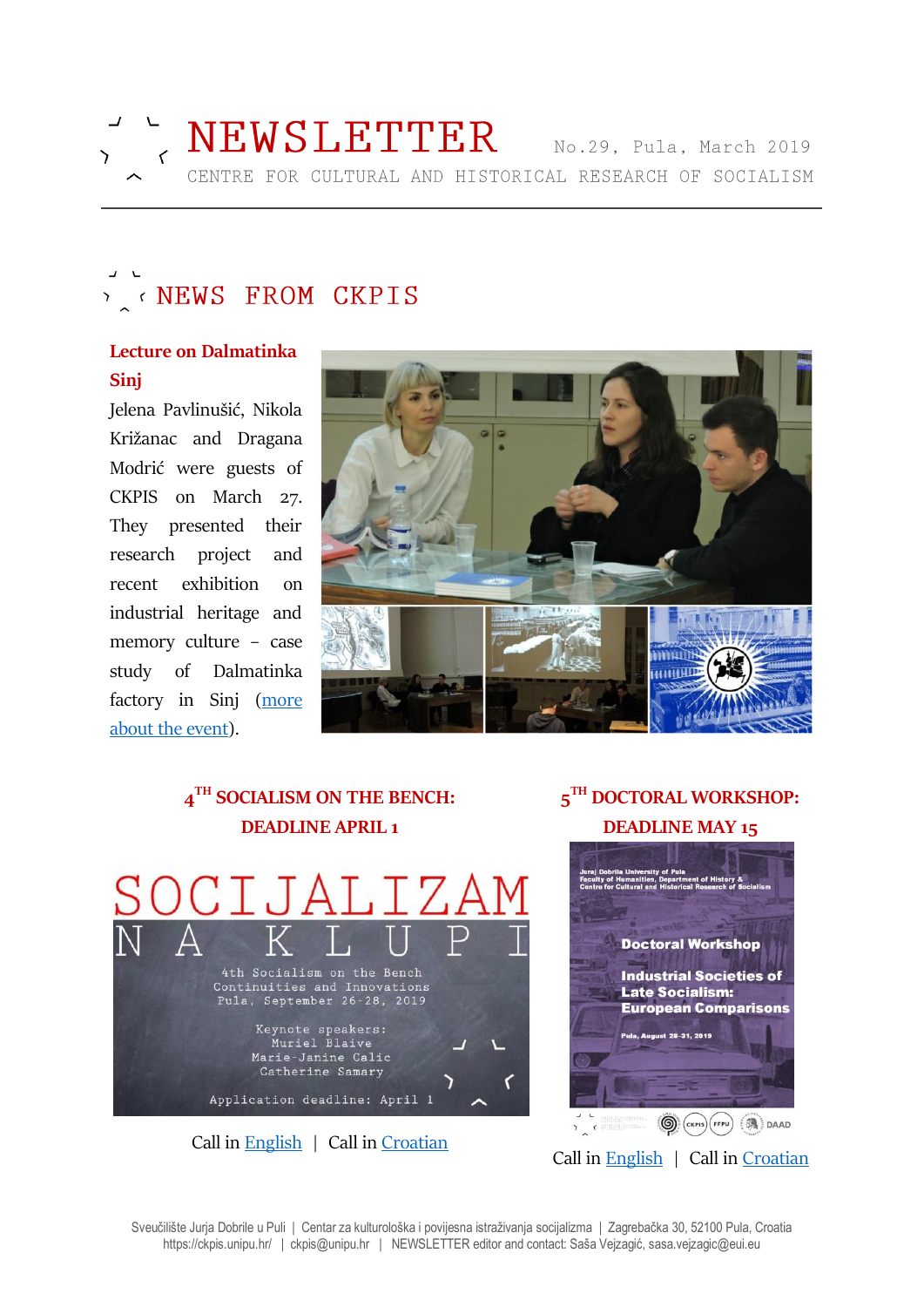

### **CONFERENCES**

### **Youth Mobilisation and Political Change – Berlin: 28-29 November 2019**

This workshop wishes to explore the role of youth in these two interrelated dimensions – youth as actor and symbol – bringing together scholars working on i) youth and political participation ii) social and political values of young people, iii) youth policies, and iv) the discursive meaning-making of youth. The workshop addresses these topics from a comparative angle looking closely at young people in moments of regime crisis. [\(Read more\)](https://socialhistoryportal.org/news/articles/309600) Application deadline: 30 April 2019

#### **Solidarity at Work. International Conference – Berlin: 14-15 November 2019**

This conference aims to explore the past, present and future of "solidarity at work" on both the conceptual and empirical level. Its focus is on the world of work, which it wants to investigate from a transnational perspective. How have the concepts, conceptions and categories of solidarity shaped labor and the labor movements of different countries? What about the divergent conceptual meanings and practices in these assorted… [\(Read more\)](https://www.wiko-berlin.de/institution/projekte-kooperationen/projekte/working-futures/) Application deadline: 30 April 2019

### **A minor history? The Western communists, anti-imperialism and decolonisation in Africa – Rome: 12-13 December 2019**

The conference will focus on the relations between the Communist Parties in the Western countries that had colonial empires (France, Britain, Portugal, Belgium, Italy, the Netherlands, Spain) and the African continent. Indeed, the relations between the European CPs and African anti-colonial movements constitute a more important object… [\(Read more\)](https://cim.fpzg.unizg.hr/events/?fbclid=IwAR2sfL-OTuLcEJYSN0cSu-StNiEDf_HPQ1ReSxHpaA1rBza-fKLhMMU2Cmc) Application deadline: 30 April 2019

### **CBEES Annual Conference 2019 - Central and Eastern Europe 1989-2019: Orders and Freedoms – Huddinge: 16-18 June 2020**

The purpose is to commemorate and problematize the 30th anniversary of the year 1989, the fall of the Berlin Wall. The conference will be dedicated to this event and its effects in the aftermath, especially in connection with the end of the Cold War and the Europeanization of the former Second world. [\(Read more\)](https://www.sh.se/cbeesannual2019?fbclid=IwAR2AbGq19LyyyLjt7qdU7YA2X_3JejRlcLjjEBofRjTUmqdt13w0dWejjYY)

Application deadline: 15 May 2019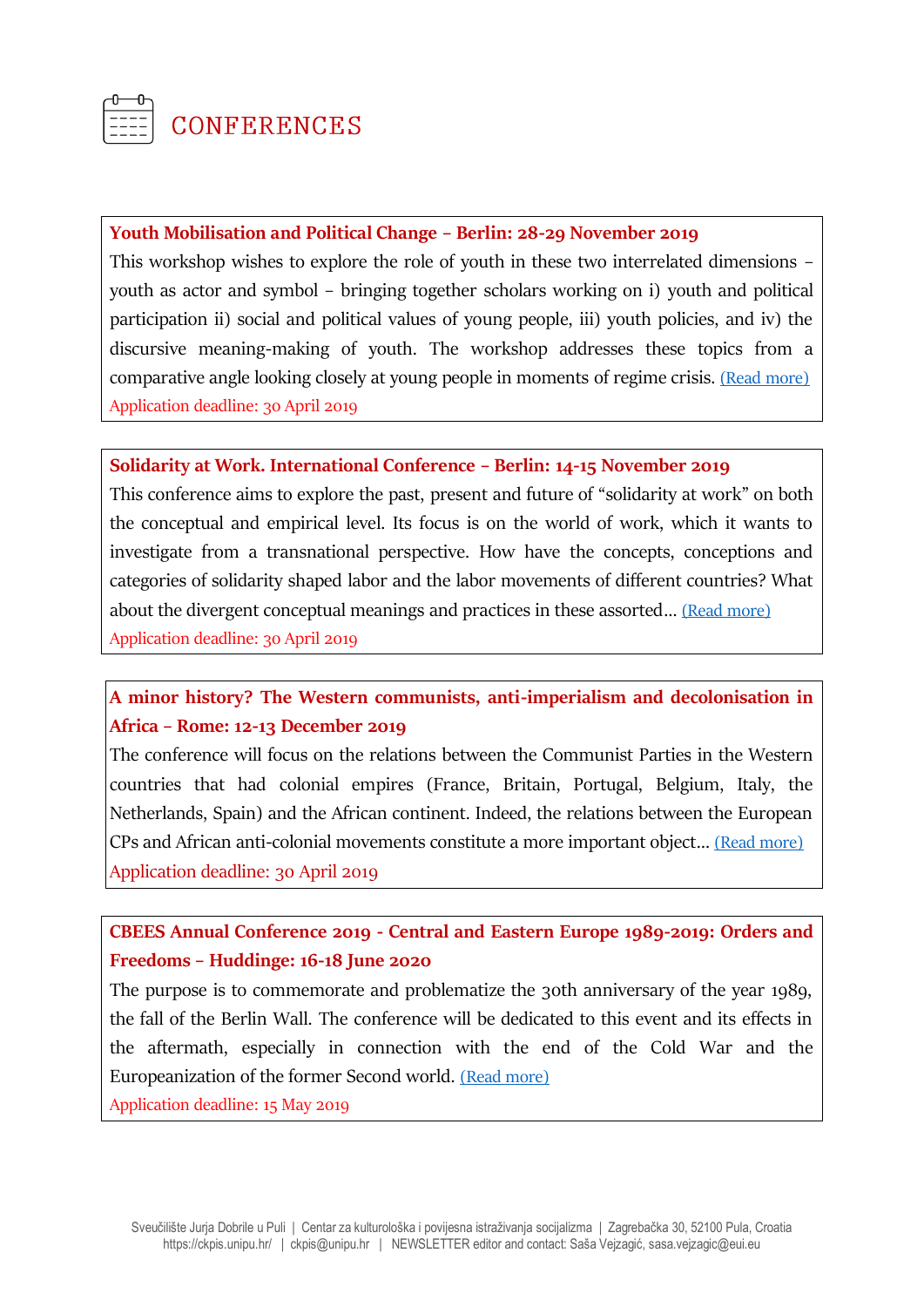**Theatres of War. The New Research in Military History Conference 2019 – Lanchester: 8-9 November 2019**

Throughout history, strategists and warriors have had to fight not only their opponents but also the elements, across land, sea, and air. The operational environment has played a key role in devising and determining strategies and tactics and influenced the outcome of many battles, while war has had a dramatic impact on its physical environment. [\(Read more\)](https://www.lancaster.ac.uk/history/news/british-commission-for-military-history-conference-call-for-papers) Application deadline: 30 June 2019.

**Volunteering and Civic Engagement in Co-Transformation. Perspectives from Eastern and Western Europe, 1970-2000 - Dresden: 9-10 January 2020**

This conference aims at bringing together scholars working on voluntary action history in different regimes and at shedding light on the transformative phase of voluntary action in a comparative and transnational perspective. There is a particular interest in papers that address the following topics and questions:… [\(Read more\)](https://www.hsozkult.de/event/id/termine-39818)

Application deadline: 30 June 2019



### PUBLICATIONS

**CFP: Biographies in biography: Scholars, couples and collectives in Central, Eastern and Southeastern European Science**

History of science has a complex relationship with biographies, since the beginning of the discipline grounds in the research on famous (male, white) scholars. With this epoch gone, biographical research remains at the core of HPS, from biographies of (famous, but now both… [\(Read More\)](http://www.ejournals.eu/Studia-Historiae-Scientiarum/) Application deadline: 31 March 2019

### **Gender & History 31 (2019), 1**

Gender & History is now established as the major international journal for research and writing on the history of femininity and masculinity and of gender relations. Spanning epochs and continents, Gender & History examines changing conceptions of gender, and maps the dialogue between femininities, masculinities and their historical contexts. (Read [more\)](https://onlinelibrary.wiley.com/toc/14680424/31/1)